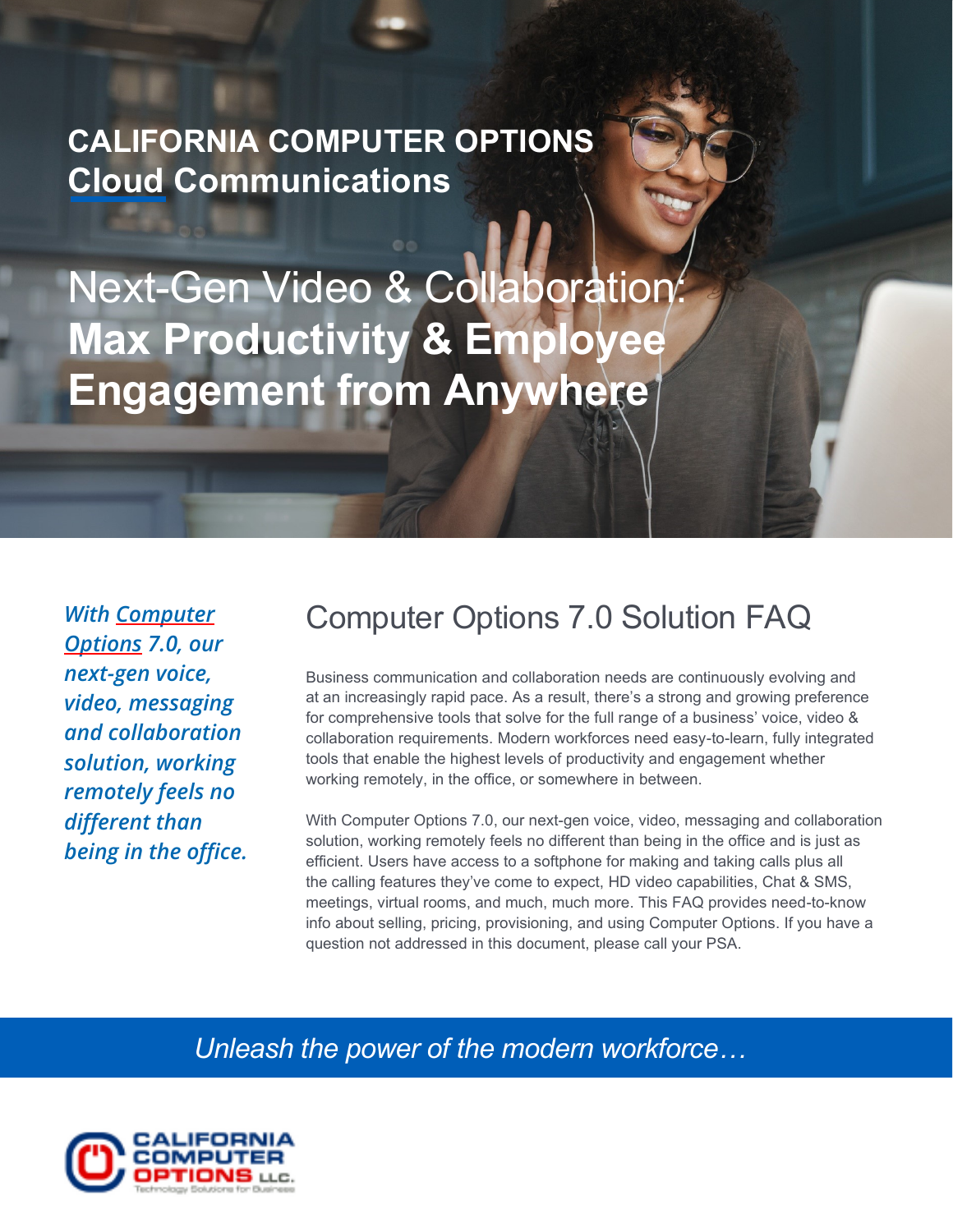## Where can I download the Computer Options? desktop app?

The latest version of Computer Options 7.0 can always be downloaded from [meet.corenexa.com.](http://meet.corenexa.com/) Simply click on the Download link located in the top right hand corner.

## What are my options for using Computer Options?

For the most feature-rich experience, we recommend using the downloadable desktop app. Computer Options can also be accessed via browser and mobile clients (iOS/Android). All three options deliver a fantastic user experience and the roadmap for continued enhancements is extensive!

## What are the supported browsers for the web client?

The web client supports the following browsers:

- Windows Chrome, FireFox, Microsoft Edge (v.78 or higher)
- Mac Chrome, FireFox, Safari
- Linux Chrome, FireFox
- iOS Safari
- Android Chrome

*Remote workforces need easy-to-learn, fully integrated tools that enable the highest levels of productivity and engagement.*

## How do I join a meeting?

There are several ways to join a meeting.

#### *From the desktop app:*

- 1. Click on Join via the app link in a calendar invite
- 2. Search for a meeting in the app
- 3. Join a meeting by typing in the meeting ID

## *From the browser client:*

- 1. Click on Join via the browser link in a calendar invite
- 2. Search for a meeting in the app
- 3. Join a meeting by typing in the meeting ID
- 4. Go to [meet.corenexa.com](http://meet.corenexa.com/) and join with the meeting ID

### *From the mobile client:*

- 1. Click on Join via the browser link in a calendar invite
- 2. Go to [meet.corenexa.com](http://meet.corenexa.com/) and join with the meeting ID

 *Note: Use Safari for iOS and Chrome for Android*

### How do I schedule a meeting?

From the Home screen on the desktop app, simply click on the + icon and select the Schedule Meeting tab. Fill in the details and click on Schedule Meeting. Once the meeting is scheduled, a modal will display with a confirmation. You will then have the ability to copy the invite and send via a calendar app of your choice. If you integrate with Google or Microsoft, you will also have the ability to schedule from there as well.

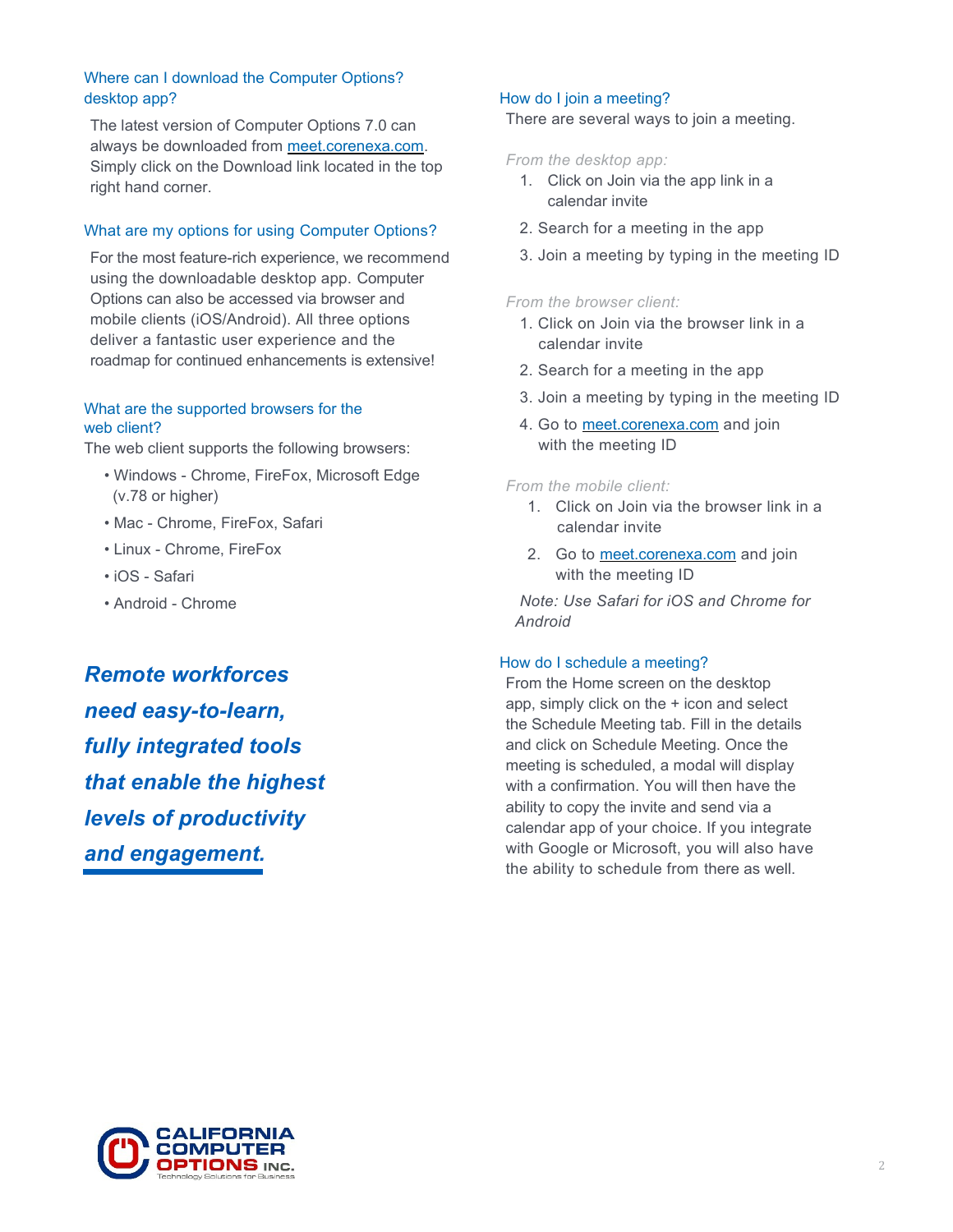### How do I invite guests to a meeting?

Once a meeting is scheduled, you can take the invite details and open up a calendar tool of your choice and add guests. If the meeting is already taking place, you also have the ability to invite other internal users to your meeting directly from within the meeting. Simply click on the Participants icon on the left hand side of the meeting and click on the + icon to add others.

#### How do I share my screen?

While in a meeting, click the Share Screen icon in the bottom control bar. A modal will display and you will have the ability to select from available desktops, any open apps, as well as sharing only a portion of your screen.

## Can multiple people share their screen at the same time?

Yes! One of the great things about Computer Options is that multiple people can share their screen at the same time. Gone are the days of having to switch presenters (e.g. "passing the ball") and the time wasted doing so.

#### How do I record a meeting?

If you are the moderator of the meeting you will have the ability to record the meeting by clicking on the More icon in the bottom control bar and selecting the Record Meeting option. Once selected, all participants will see that the meeting is recording in the top left hand corner of the screen.

#### Where can I find my recordings?

If you are using the desktop app there is a section on the main navigation called Recordings. You will find all of your recordings there. Recordings are saved locally to your computer in your user directory by default.

## What is the difference between a meeting and a virtual room?

A meeting is scheduled for a specific date and time whereas a virtual room is an always-running, "always-on" meeting where users can stay all day or come and go as needed. Rooms enable highproductivity and nurture camaraderie by providing dedicated spaces where employees can talk, gather and collaborate. Your virtual video room, just like your office, is always available and ready for face-to-face and/or side-by-side collaboration sessions. Virtual rooms are ideal to use 1:1 or as a group, work well for huddle/conference rooms, and are a fantastic collaboration tool for entire departments or teams of users.

#### Is there Webinar functionality?

Webinar functionality is coming soon! Stay tuned for the offering sometime around 2Q2021.

*Computer Options 7.0 gives users access to a softphone for making and taking calls plus all the calling features they've come to expect, HD video capabilities, Chat & SMS, meetings, virtual rooms, & much, much more.* 

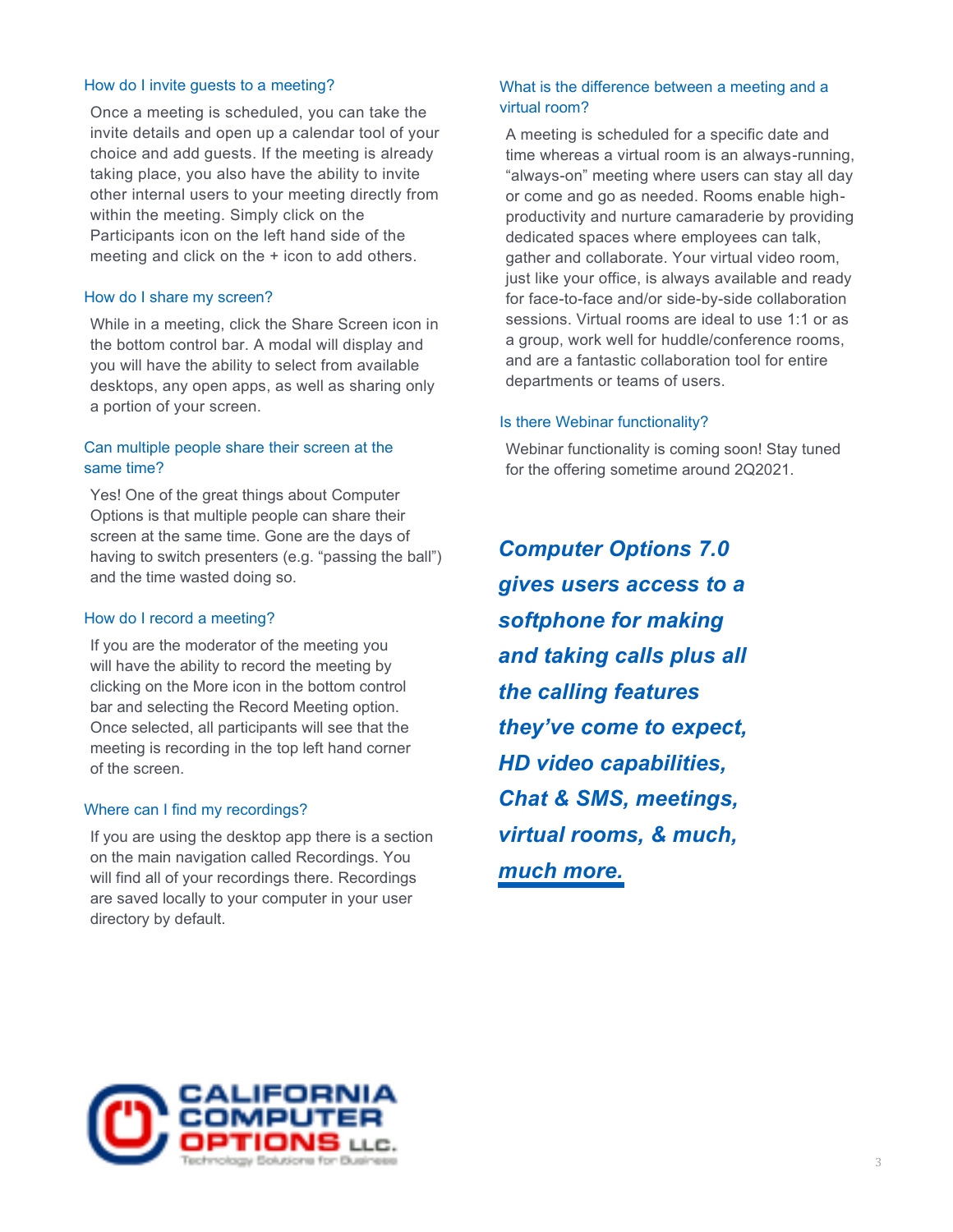## What is the pricing for the Professional plan?

Partner pricing is dictated by whether Computer Options video capabilities are bundled with Computer Options Voice offering or sold as a stand-alone service. Don't forget— Computer Options video, meetings & collaboration solutions can be sold over the top of virtually any third-party PBX provider! When bundled with a Computer Options voice seat, video pricing is tiered, and scales down based on the number of users for that customer's instance. If sold as a BYO-PSTN solution, video pricing is tiered, and scales down based on the number of users for that customer's instance.

## How does the pricing work based on the number of users?

For both bundled and standalone deployments, price breaks are given based on the number of users per customer. For any customer with greater than 1,000 seats, please call your account manager to obtain special pricing. User tiers starting with 26+ seats are entitled to a 5% discount per user.

## *Bundled w/ Computer Options Voice price break tiers*

- 1-25 users:
- 26-50 users
- 51-100 users
- 101-1,000 users
- 1,001+ users:

### *BYO-PSTN price break tiers*

- 5-25 users:
- 26-50 users
- 51-100 users
- 101-1,000 users
- 1,001+ users:

### Are there any seat minimums for Computer Options?

No, we can provide service for 2 users to 1001+

#### What exactly are Computer Options Virtual Rooms?

A Computer Options Room is a dedicated virtual meeting space that is always available and always "on''. You can think of these as meetings that never end. Rooms can be used as virtual offices for executives and managers, as department rooms for highly collaborative teams, huddle and conference rooms and even as special-purpose rooms such as the office "breakroom" or cafeteria.

#### Are there any requirements for having a Room?

Yes, to purchase a room, customers with bundled Computer Options voice seats must have at least one Professional seat. For BYO-PSTN customers with-out Computer Options voice seats, there is a minimum requirement of five Professional seats to purchase virtual rooms.

## How does the pricing work base on the number of rooms?

Price breaks are given based on the number of rooms per customer and whether or not the customer has Computer Options Voice seats. *Note: Reaching higher price break tiers entitles you to a 5% discount per room.*

Bundled with Computer Options Voice, price breaks are given once 5+ rooms are purchased per customer:

*Rooms price break tiers*

- 1-4 rooms:
- 5-14 rooms
- 15-24 rooms
- 25-100 rooms
- 101+ rooms:

## When being billed for Rooms is it an aggregate of all rooms sold across my entire customer base?

No, billing for Rooms scales down only for the particular customer. For example, if you sell one customer four rooms and then another customer 10 rooms, you will be billed at the up to 4 rooms tier price for the first customer and the 5-14 rooms tier price for the other customer.